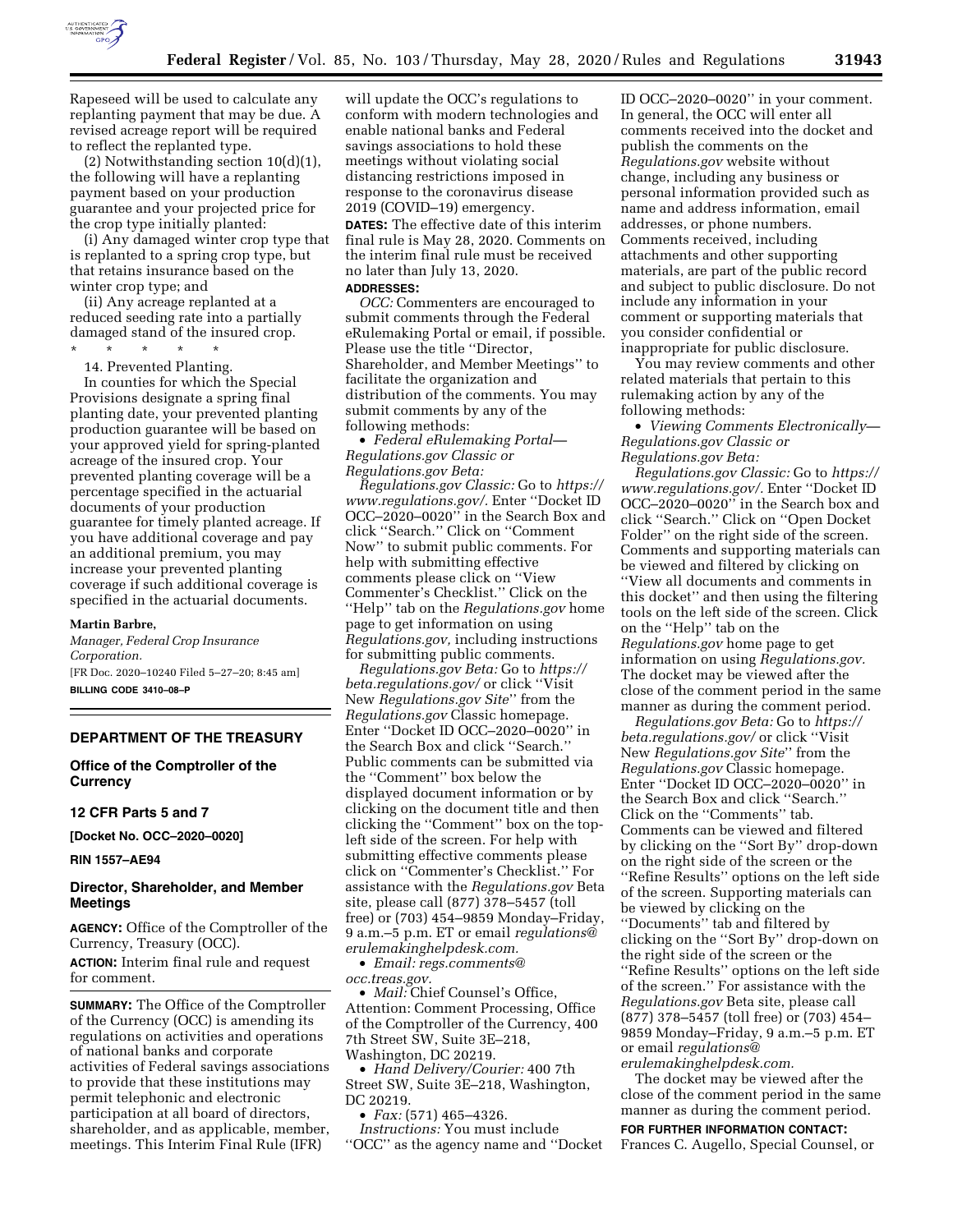Heidi M. Thomas, Special Counsel, Chief Counsel's Office, (202) 649–5490, or Donald W. Dwyer, Thrift Licensing Lead Expert, (202) 649–6260, for persons who are deaf or hearing impaired, TTY, (202) 649–5597, Office of the Comptroller of the Currency, 400 7th Street SW, Washington, DC 20219. **SUPPLEMENTARY INFORMATION:** 

#### **I. Background**

The OCC recognizes the recent disruptions and significant challenges faced by national banks and Federal savings associations as a result of the coronavirus disease 2019 (COVID–19) emergency. Health and safety advisories declared in response to the COVID–19 emergency, including those relating to social distancing, are impeding the ability of national banks and Federal savings associations to hold in-person meetings, such as board of director, shareholder, and member meetings. However, neither the National Bank Act or the Home Owners' Loan Act, as applicable, nor OCC regulations require that director, shareholder, or member meetings take place in person.1 Furthermore, remote communication tools such as telephone or internetbased conferencing are available to institutions so that they may comply with internal and regulatory meeting requirements within the parameters of the social distancing guidelines. The OCC is issuing this IFR to clarify that national banks and Federal savings associations may use remote communication tools to conduct these meetings. Specifically, this IFR allows national banks and Federal savings associations to permit remote participation by shareholders, directors, and as applicable, members at shareholder, board of directors, and member meetings. Under this authority, institutions could hold in-person meetings with some participants attending remotely or hold these meetings exclusively by means of remote communication.

The amendments made by this IFR will enable national banks and Federal savings associations to conduct

necessary meetings remotely during the COVID–19 emergency as well as during any other future emergency when inperson meetings may not be feasible. Because these amendments will be permanent and will not expire after the COVID–19 emergency has ended, they also will provide national banks and Federal savings associations, on an ongoing basis, with more flexibility in planning and holding director, shareholder, and, as applicable, member meetings; could permit greater director, shareholder, and member participation at these meetings for those participants not able to attend in person; and may reduce the burden and costs of inperson meetings for national banks and Federal savings associations, as well as meeting participants. The OCC expects that national banks and Federal savings associations allowing remote participation will provide fair treatment and transparency for shareholders or members participating telephonically or electronically.

## **II. Description of the Interim Final Rule**

*Federal Savings Associations (§§ 5.21, 5.22)* 2

*Member and Shareholder Meetings.*  Twelve CFR 5.21 governs the procedures and requirements for charters and bylaws of Federal mutual savings associations. Paragraph (j)(2)(i) of § 5.21 requires the association's bylaws to indicate that the association will provide for and conduct an annual meeting of its members for the election of directors and any other business of the association. Paragraph (j)(2)(i) also provides that the annual meeting must be held at any convenient place the board of directors may designate, and at a date and time within 150 days after the end of the association's fiscal year.3 Paragraph (j)(2)(ii) of § 5.21 requires the bylaws to include procedures for calling and conducting special meetings of Federal mutual savings association members.

Section 5.22 governs the procedures and requirements for Federal stock savings association charters and bylaws and generally parallels § 5.21. Paragraph (k)(1) of § 5.22 provides that all annual and special meetings of shareholders must be held at any convenient place the board of directors may designate.

To clarify that both a Federal mutual savings association and a Federal stock savings association may use remote communication tools to conduct these meetings, the OCC is amending §§ 5.21(j)(2)(i) and (j)(2)(ii) and 5.22(k)(1) to permit an association's bylaws to provide for telephonic or electronic participation of members and shareholders, as applicable, at both annual and special meetings. This amendment also provides that members or shareholders participating telephonically or electronically in an annual or special meeting will be deemed present in person for purposes of the quorum requirement in  $\S$ § 5.21(j)(2)(v) or 5.22(k)(5), as applicable.4 As noted below, OCC regulations and model bylaw provisions governing annual and special meetings of the board of directors of Federal mutual savings associations and special meetings of the board of directors of Federal stock savings associations currently permit ''telephonic and electronic participation.'' The OCC is using the phrase ''telephonic and electronic participation'' in its amendments to the shareholder meeting provisions and maintaining the use of this phrase in its board of director provisions to provide consistent terminology for Federal savings associations and to avoid the cost and burden of any bylaw changes that could result from modifying this terminology in this IFR. The OCC requests comment on whether this terminology is appropriate in light of current technology or whether the OCC should use a different phrase in describing remote participation at shareholder and board of directors meetings.

This IFR also requires Federal savings associations to have procedures in place for telephonic and electronic participation at member or shareholder meetings and provides associations with a choice of procedures to follow. The procedures available to Federal mutual savings associations and those available to Federal stock savings associations differ only with respect to the State law procedures they may choose. As explained below, this difference is

<sup>1</sup>Although the National Bank Act does not specifically address the manner in which a national bank's board of directors must conduct its meetings, it does authorize national banks ''[t]o prescribe by its board of directors, bylaws not inconsistent with law, regulating the manner . . . its general business [is to be] conducted.'' 12 U.S.C. 24 (Sixth). In a 1999 interpretive letter, the OCC stated that ''[t]his authority to prescribe bylaws to conduct a national bank's general business is sufficiently broad to permit a national bank to adopt procedures governing the practice of conducting board meetings, including the ability to conduct regular board meetings by telephone or video conferencing.'' OCC Interpretive Letter No. 860 (Apr. 5, 1999).

<sup>2</sup>On March 5, the OCC issued a proposal to amend 12 CFR part 5 to update and clarify its policies and procedures for corporate activities and transactions involving national banks and Federal savings associations, eliminate unnecessary requirements consistent with safety and soundness, and make other technical and conforming changes. 85 FR 18728 (Apr. 2, 2020). This proposed rule includes amendments to §§ 5.21 and 5.22. The OCC will reconcile these proposed changes with the amendments made by this IFR when issuing the part 5 final rule.

<sup>3</sup>On May 12, 2020, the OCC issued guidance to institutions considering changes to the date, time or location of their annual meetings as a result of the COVID–19 emergency. *See* OCC Bulletin 2020–51.

<sup>4</sup>Section 5.21(j)(2)(v) provides that any number of members present and voting, represented in person or by proxy, at a regular or special meeting of the members constitutes a quorum. Section 5.22(k)(5) provides that a majority of the outstanding shares of the association entitled to vote, represented in person or by proxy, constitutes a quorum at a meeting of shareholders.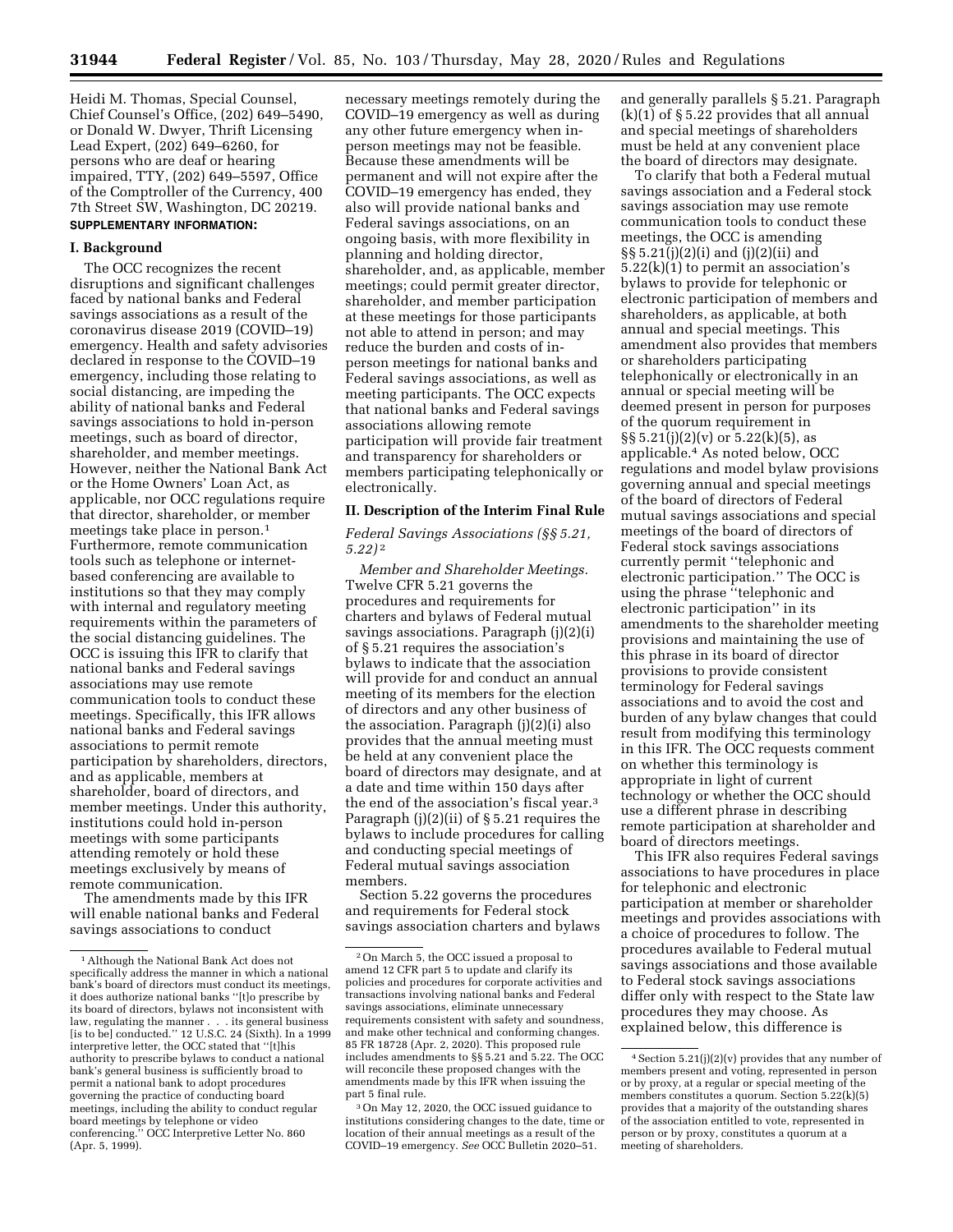based on the State corporate governance procedures available to each type of entity under current OCC regulations.

With respect to Federal mutual savings associations, the IFR amends § 5.21(j)(2)(i) (annual meetings of members) and § 5.21(j)(2)(ii) (special meetings of members) to require the association to follow the procedures for telephonic or electronic participation of: (1) The State corporate governance procedures it is permitted to elect pursuant to § 5.21(j)(3)(iii), if those State corporate governance procedures include telephonic or electronic participation procedures; (2) the Delaware General Corporation Law 5 (with ''member'' substituting for ''stockholder''); or (3) the Model Business Corporation Act 6 (with ''member'' substituting for ''shareholder''), provided that such procedures are not inconsistent with applicable Federal statutes and regulations and safety and soundness. With certain exceptions, § 5.21(j)(3)(iii) provides that a Federal mutual savings association may elect to follow the corporate governance procedures of the laws of the State where the home office of the institution is located. Therefore, pursuant to this IFR, a Federal mutual savings association has the choice of following either the procedures for remote participation of the laws of its home State if these procedures exist, the procedures for remote participation under Delaware General Corporation Law, or the procedures for remote

6The Model Business Corporation Act provides that shareholders participating in a shareholders' meeting by means of remote communication shall be deemed present and may vote at such meeting if the corporation has implemented reasonable measures to: (1) Verify that each person participating remotely as a shareholder is a shareholder; and (2) provide such shareholders a reasonable opportunity to participate in the meeting and to vote on matters submitted to the shareholders, including an opportunity to communicate, and to read or hear the proceedings of the meeting, substantially concurrently with such proceedings. Section 7.09, The Model Business Corporation Act (as amended 2019).

participation under the Model Business Corporation Act. To inform members of its choice of procedures, the IFR requires the association to indicate the use of these procedures in its bylaws.

With respect to Federal stock savings associations,  $\S 5.22(k)(1)$  as amended by this IFR requires the association to elect to follow, pursuant to  $\S 5.22(j)(2)(iii)$ , corporate governance procedures for shareholder meetings that include procedures for telephonic or electronic participation. With certain exceptions, § 5.22(j)(2)(iii) provides that a Federal stock association may elect to follow the corporate governance procedures of: (1) The laws of the State where the home office of the association is located; (2) the laws of the State where the association's holding company, if any, is incorporated or chartered; (3) the Delaware General Corporation Law; or (4) the Model Business Corporation Act, provided that such procedures are not inconsistent with applicable Federal statutes and regulations and safety and soundness. This amendment, therefore, permits a Federal stock savings association to choose from any of the sources listed in § 5.22(j)(2)(iii) for its telephonic and electronic participation procedures. As with the amendments for Federal mutual savings associations, this IFR requires a Federal stock savings association to indicate in its bylaws which procedures it will use to inform its shareholders of these procedures.

As a result of these amendments, this IFR will ensure that if a Federal savings association's bylaws provide for telephonic or electronic participation at member or shareholder meetings, the Federal savings association must have procedures in place for this remote participation even if it has not elected to follow any particular corporate governance law pursuant to §§ 5.21(j)(3)(iii) or 5.22(j)(2)(iii), or if the corporate governance law it has elected to follow does not contain procedures for remote participation at meetings.

As indicated above, the IFR requires a Federal savings association to amend its bylaws if it wishes to utilize remote means of communication for its meetings. Current §§ 5.21(j)(3) and 5.22(j)(2) provide that, in general, a Federal savings association must submit an amendment to its bylaws to the OCC 30 days prior to adoption by its board of directors and that the amendment is effective 30 days after filing with the OCC. However, pursuant to §§ 5.21(j)(3)(i)(B) and 5.22(j)(2)(i)(B), if an association adopts a bylaw amendment that includes the language of the OCC's model or optional bylaws without change and files the bylaw with the OCC within 30 days after adoption,

the bylaw is effective upon adoption. To permit Federal savings associations to utilize the remote communication provisions included in this IFR as quickly as possible during the COVID– 19 emergency, the OCC is issuing concurrent with this IFR optional model bylaw provisions for telephonic and electronic participation at shareholder and member meetings.<sup>7</sup>

The OCC also is considering updating the member and shareholder meeting notice requirements contained in §§ 5.21 and 5.22. Section 5.21(j)(2)(iii) requires a Federal mutual savings association to publish a notice of the annual or special meeting in a newspaper of general circulation in the city or county in which the principal place of business of the association is located or to mail the notice postage prepaid to each of its members of record. This provision also requires the Federal mutual savings association to post notice of the meeting in a conspicuous place in each of its offices during the 14 days immediately preceding the date on which the meeting convenes. The OCC requests comment on whether it should amend this provision to permit a Federal mutual savings association to deliver the meeting notice to a member electronically if the member receives electronic communications. In addition, the OCC requests comment on whether it should amend this provision to permit the Federal mutual savings association to post the notice of the meeting on its website instead of in its offices. Section 5.22(k)(2) requires a Federal savings association to deliver a written notice of a shareholder meeting either personally or by mail to each shareholder of record entitled to vote at the meeting. If mailed, the notice is deemed delivered when deposited in the mail, addressed to the shareholder at the address appearing on the stock transfer books or records of the association as of the record date, with postage thereon prepaid. As with § 5.21(j)(2)(iii), the OCC requests comment on whether it should amend § 5.22(k)(2) to permit the Federal stock savings association to deliver the meeting notice to the shareholder electronically if the shareholder receives electronic communications and that this electronic notice be deemed delivered when sent to the shareholder's electronic address appearing on the books or records of the association as of the record date. The OCC believes that

<sup>5</sup> Delaware law provides that stockholders and proxyholders not physically present at a stockholders meeting may, by means of remote communication, participate in the meeting and be deemed present in person and vote at the meeting provided that: (1) The corporation implements reasonable measures to verify that each person deemed present and permitted to vote remotely is a stockholder or proxyholder, (2) the corporation implements reasonable measures to provide such stockholders and proxyholders a reasonable opportunity to participate in the meeting and to vote on matters submitted to the stockholders, including an opportunity to read or hear the proceedings of the meeting substantially concurrently with such proceedings, and (3) if any stockholder or proxyholder votes or takes other action at the meeting by means of remote communication, a record of such vote or other action is maintained by the corporation. 8 Del. C. § 211.

<sup>7</sup>Model bylaw provisions for mutual savings associations are available at *[https://www.occ.gov/](https://www.occ.gov/static/licensing/model-mutual-fsa-bylaws.pdf) [static/licensing/model-mutual-fsa-bylaws.pdf.](https://www.occ.gov/static/licensing/model-mutual-fsa-bylaws.pdf)*  Model bylaw provisions for stock savings associations are available at *[https://www.occ.gov/](https://www.occ.gov/static/licensing/model-stock-fsa-bylaws.pdf) [static/licensing/model-stock-fsa-bylaws.pdf.](https://www.occ.gov/static/licensing/model-stock-fsa-bylaws.pdf)*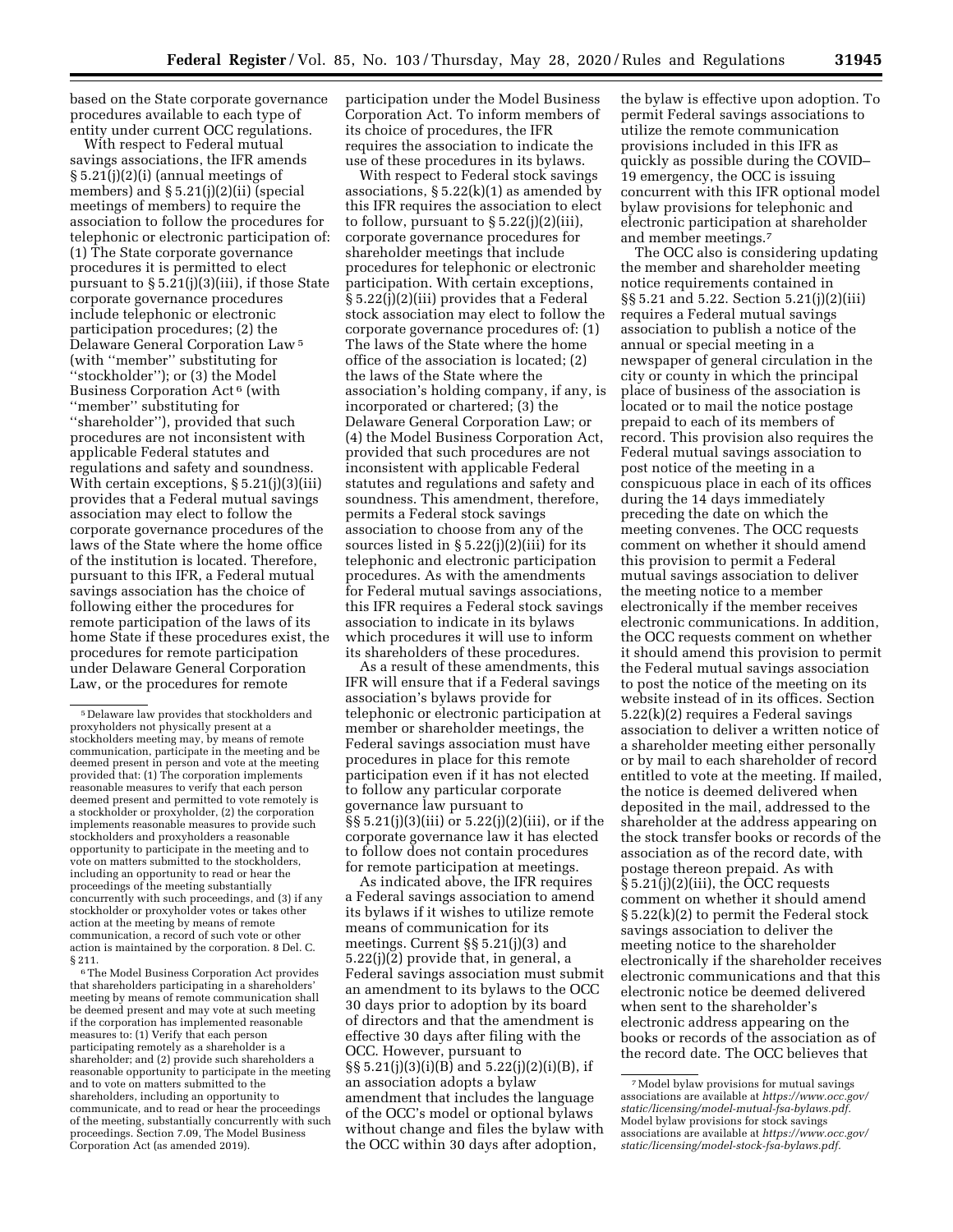these amendments to the notice provisions would update the OCC's rules to reflect modern communication methods and complement the amendments made by this IFR. The OCC also believes that these amendments would benefit members and shareholders by providing them with notice by means consistent with other communications they receive from the association and allow a Federal savings association to announce a member or shareholder meeting through less costly or burdensome methods.

*Board of Directors Meetings.* Current § 5.21(j)(2)(ix) provides that the board of directors of a Federal mutual savings association may permit telephonic or electronic participation at its meetings. Current  $\S 5.22(1)(8)$  permits the bylaws of a Federal stock savings association to provide for electronic participation at special meetings of the board of directors. The OCC's model bylaws for Federal mutual and stock savings associations also permit telephonic or similar communication at meetings of the board of directors.<sup>8</sup> However, current § 5.22(l)(3), which provides requirements for regular meetings of the board of directors of a Federal stock savings association, is silent with respect to electronic participation. To make these provisions consistent with each other, as well as with the model bylaws, the OCC is amending § 5.22(l)(3) to provide that the bylaws of a Federal stock savings association may provide for telephonic or electronic participation of board members at regular meetings. The OCC also is making technical changes to  $\S 5.22(1)(8)$ by revising it to include telephonic in addition to electronic participation so that it is consistent with the other provisions of this IFR and to specify that this telephonic and electronic participation provision applies to special meetings of the board.

#### *National Banks (§ 7.2003)*

As with the amendments to §§ 5.21 and 5.22, the OCC is permitting national banks to provide for telephonic or electronic participation at shareholder and board of directors meetings. To accomplish this, the OCC is combining current 12 CFR 7.2001, which provides procedures for notifying shareholders of shareholder meetings, into current § 7.2003, which provides the rule for annual shareholder meetings that fall on a holiday; adding new telephonic and electronic participation language to 12 CFR 7.2003 as new paragraphs (c) and

(d); and retitling § 7.2003 as ''Shareholder meetings; Board of directors meetings.'' The OCC is not making any substantive changes to current § 7.2001, which becomes § 7.2003(a), or current § 7.2003, which becomes § 7.2003(b). Combining §§ 7.2001 and 7.2003 puts all amendments related to shareholder meetings are held in one section.

New paragraph (c) to § 7.2003 permits a national bank to provide for telephonic or electronic participation at shareholder meetings. Further, new paragraph (c) requires a national bank to have procedures for telephonic or electronic participation in shareholder meetings. As with Federal savings associations, a national bank may choose these procedures from several sources: (1) The corporate governance procedures it has elected to follow pursuant to  $\S 7.2000(b)$ ,<sup>9</sup> if those elected procedures include telephonic or electronic participation procedures; (2) the Delaware General Corporation Law; or (3) the Model Business Corporation Act. However, these procedures must not be inconsistent with applicable Federal statutes and regulations and safety and soundness. To inform shareholders of its choice of procedures, the IFR requires the national bank to indicate the use of these procedures in its bylaws. In general, Federal law does not require a national bank to file its bylaws and any amendments with, or to seek approval of its bylaws from, the OCC.10

As with the amendments to §§ 5.21(j)(2)(i) and (j)(2)(ii) and 5.22(k)(1) for Federal savings associations, this provision will ensure that a national bank has procedures in place for remote participation at shareholder meetings even if the corporate governance law it has elected to follow does not contain procedures for remote participation at shareholder meetings or if it has not elected to

10*See* Articles of Association, Charter, and Bylaw Amendments booklet of the Comptroller's Licensing Manual at page 4 (June 2017). Should it come to the OCC's attention, however, that a national bank's bylaws are inconsistent with a law or regulation or the national bank's articles of association, or the bylaws promote unsafe or unsound operation of the national bank, the OCC will consider appropriate supervisory action to address any concerns. *Id.* 11 See footnote 1.

follow any particular corporate governance law pursuant to § 7.2000(b).

New paragraph (d) of § 7.2003 provides that a national bank may provide for telephonic or electronic participation at a meeting of its board of directors. This provision codifies OCC Interpretive Letter No. 860 11 and makes the national bank rule consistent with rules for Federal savings associations.

## **III. Request for Comment**

The OCC seeks comment on all aspects of the IFR in addition to those specific requests noted in the **SUPPLEMENTARY INFORMATION**. In addition, please comment on the following:

• Should the OCC limit the ability of national banks and Federal savings associations to hold shareholder or member meetings exclusively by means of remote communication to emergency situations or when extenuating circumstances exist? If so, in what extenuating circumstances should national banks and Federal savings associations have authority to hold meetings exclusively by means of remote communication?

• Would holding shareholder or member meetings exclusively by means of remote communication limit participation by some shareholders or members, and if so, how?

• Should the OCC require national banks and Federal savings associations to provide in-person options for each shareholder or member meeting or require national banks or Federal savings associations to adopt procedures that permit shareholder participation at virtual meetings? If so, why?

• Should the OCC adopt regulatory procedures governing telephonic and electronic participation at shareholder meetings instead of requiring national banks and Federal savings associations to follow State corporate law, Delaware General Corporation Law, or Model Business Corporation Act procedures? If so, what specific procedures should the OCC adopt?

• Should the OCC provide risk management standards to mitigate any security risks arising from telephonic or electronic meetings? If so, what specific standards should the OCC adopt?

### **IV. Administrative Law Matters**

## *A. Administrative Procedure Act*

The OCC is issuing the IFR without prior notice and the opportunity for public comment and the delayed effective date ordinarily prescribed by the Administrative Procedure Act

<sup>8</sup>*See* ''Articles of Association, Charter, and Bylaw Amendments,'' Comptroller's Licensing Manual, (June 2017).

<sup>9</sup>Section 7.2000(b) provides that to the extent not inconsistent with applicable Federal banking statutes or regulations or bank safety and soundness, a national bank may elect to follow the corporate governance procedures of the law of the State in which the main office of the bank is located, the law of the State in which the holding company of the bank is incorporated, Delaware General Corporation Law, or the Model Business Corporation Act. Further, § 7.2000 requires that a national bank designate in its bylaws the body of law selected for its corporate governance procedures.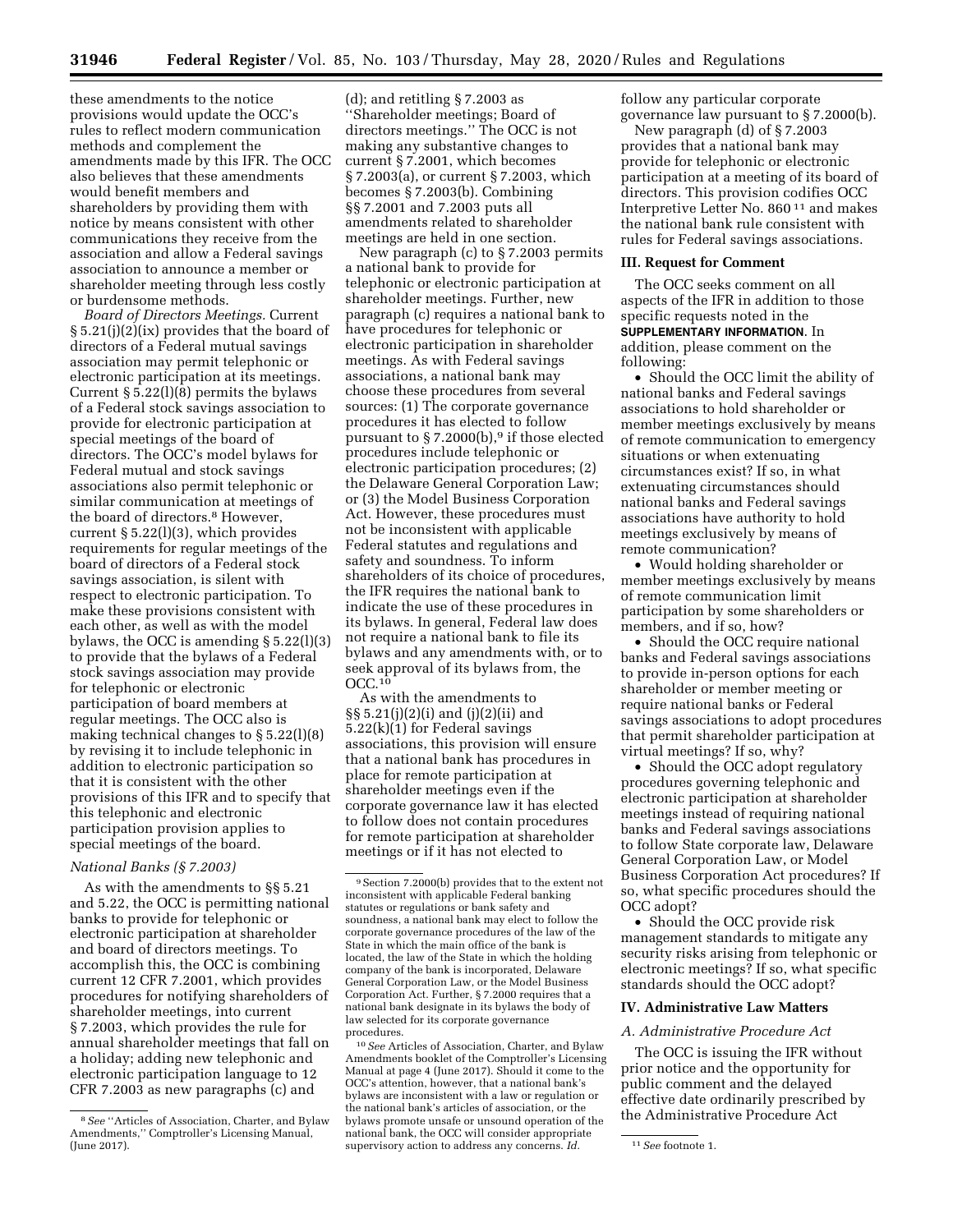$(APA).<sup>12</sup>$  Pursuant to section 553(b)(B) of the APA, general notice and the opportunity for public comment are not required with respect to a rulemaking when an ''agency for good cause finds (and incorporates the finding and a brief statement of reasons therefor in the rules issued) that notice and public procedure thereon are impracticable, unnecessary, or contrary to the public interest."<sup>13</sup>

The OCC believes that the public interest is best served by implementing the IFR immediately upon publication in the **Federal Register**. National banks and Federal savings associations are acutely impacted by the COVID–19 emergency. Health and safety advisories in response to the COVID–19 emergency, including those relating to social distancing, are impeding the ability of national banks and Federal savings associations to hold in-person meetings, such as board of director, shareholder, and member meetings. The IFR amends the OCC's rules to permit telephonic and electronic participation at these meetings, thereby allowing national banks and Federal savings associations to conduct all necessary board of director, shareholder, and member meetings during the COVID–19 emergency. For these reasons, the OCC finds that there is good cause consistent with the public interest to issue the rule without advance notice and comment.14

The APA also requires a 30-day delayed effective date, except for: (1) Substantive rules which grant or recognize an exemption or relieve a restriction; (2) interpretative rules and statements of policy; or (3) as otherwise provided by the agency for good cause.15 As described above, the OCC believes it has good cause to issue this rule without a delayed effective date. Therefore, the IFR is exempt from the APA's delayed effective date requirement.16

While the OCC believes that there is good cause to issue the rule without advance notice and comment and with an immediate effective date, the OCC is interested in the views of the public and requests comment on all aspects of the IFR.

## *B. Congressional Review Act*

For purposes of the Congressional Review Act, the Office of Management and Budget (OMB) makes a determination as to whether a final rule

16 5 U.S.C. 553(d)(1).

constitutes a ''major rule.'' 17 If a rule is deemed a ''major rule'' by the OMB, the Congressional Review Act generally provides that the rule may not take effect until at least 60 days following its publication.18

The Congressional Review Act defines a ''major rule'' as any rule that the Administrator of the Office of Information and Regulatory Affairs of the OMB finds has resulted in or is likely to result in: (1) An annual effect on the economy of \$100,000,000 or more; (2) a major increase in costs or prices for consumers, individual industries, Federal, State, or local government agencies, or geographic regions; or (3) significant adverse effects on competition, employment, investment, productivity, innovation, or on the ability of United States-based enterprises to compete with foreignbased enterprises in domestic and export markets.19

The delayed effective date required by the Congressional Review Act does not apply to any rule for which an agency for good cause finds (and incorporates the finding and a brief statement of reasons therefor in the rule issued) that notice and public procedure thereon are impracticable, unnecessary, or contrary to the public interest.20 For the same reasons set forth above, the OCC is adopting the IFR without the delayed effective date generally prescribed under the Congressional Review Act. In light of the COVID–19 emergency, the OCC believes that delaying the effective date of the rule would be contrary to the public interest.

As required by the Congressional Review Act, the OCC will submit the IFR and other appropriate reports to Congress and the Government Accountability Office for review.

#### *C. Paperwork Reduction Act*

Certain provisions of the proposed rulemaking contain ''collection of information'' requirements within the meaning of the Paperwork Reduction Act (PRA) of 1995 (44 U.S.C. 3501– 3521). In accordance with the requirements of the PRA, the OCC may not conduct or sponsor, and a respondent is not required to respond to, an information collection unless it displays a currently valid Office of Management and Budget (OMB) control number.

The OCC reviewed the IFR and determined that it revises certain information collection requirements

previously cleared by OMB under OMB Control No. 1557–0014. The OCC has submitted the revised information collection to OMB for review under section 3507(d) of the PRA (44 U.S.C. 3507(d)) and section 1320.11 of the OMB's implementing regulations (5 CFR 1320).

#### Current Actions

The information collection requirements are as follows:

• National banks and FSAs must have procedures in place for holding remote meetings.

• FSAs will need to amend their bylaws if they wish to utilize remote means of communication for its meetings.

• Depending on which state or law the FSA elects to follow for procedures for remote means of communication, the FSA may have to amend its bylaws and file with the OCC.

• National banks must indicate the use of telephonic or electronic participation at shareholder meetings in their bylaws.

• The OCC is considering allowing alternative/electronic means of notifying members/shareholders of meetings.

The OCC estimates that there will be no change in burden as a result of these changes.

*Title of Information Collection:*  Licensing Manual.

*Frequency:* Event generated. *Affected Public:* Businesses or other for-profit.

*Estimated number of respondents:*  1,174

*Total estimated annual burden for the collection:* 12,534 hours.

Comments are invited on:

a. Whether the collections of information are necessary for the proper performance of the agencies' functions, including whether the information has practical utility;

b. The accuracy or the estimate of the burden of the information collections, including the validity of the methodology and assumptions used;

c. Ways to enhance the quality, utility, and clarity of the information to be collected;

d. Ways to minimize the burden of the information collections on respondents, including through the use of automated collection techniques or other forms of information technology; and

e. Estimates of capital or startup costs and costs of operation, maintenance, and purchase of services to provide information.

All comments will become a matter of public record. Comments on aspects of this notice that may affect reporting, recordkeeping, or disclosure

<sup>12</sup> 5 U.S.C. 553.

<sup>13</sup> 5 U.S.C. 553(b)(3)(A).

<sup>14</sup> 5 U.S.C. 553(b)(B); 553(d)(3).

<sup>15</sup> 5 U.S.C. 553(d).

<sup>17</sup> 5 U.S.C. 801 *et seq.* 

<sup>18</sup> 5 U.S.C. 801(a)(3).

<sup>19</sup> 5 U.S.C. 804(2).

<sup>20</sup> 5 U.S.C. 808.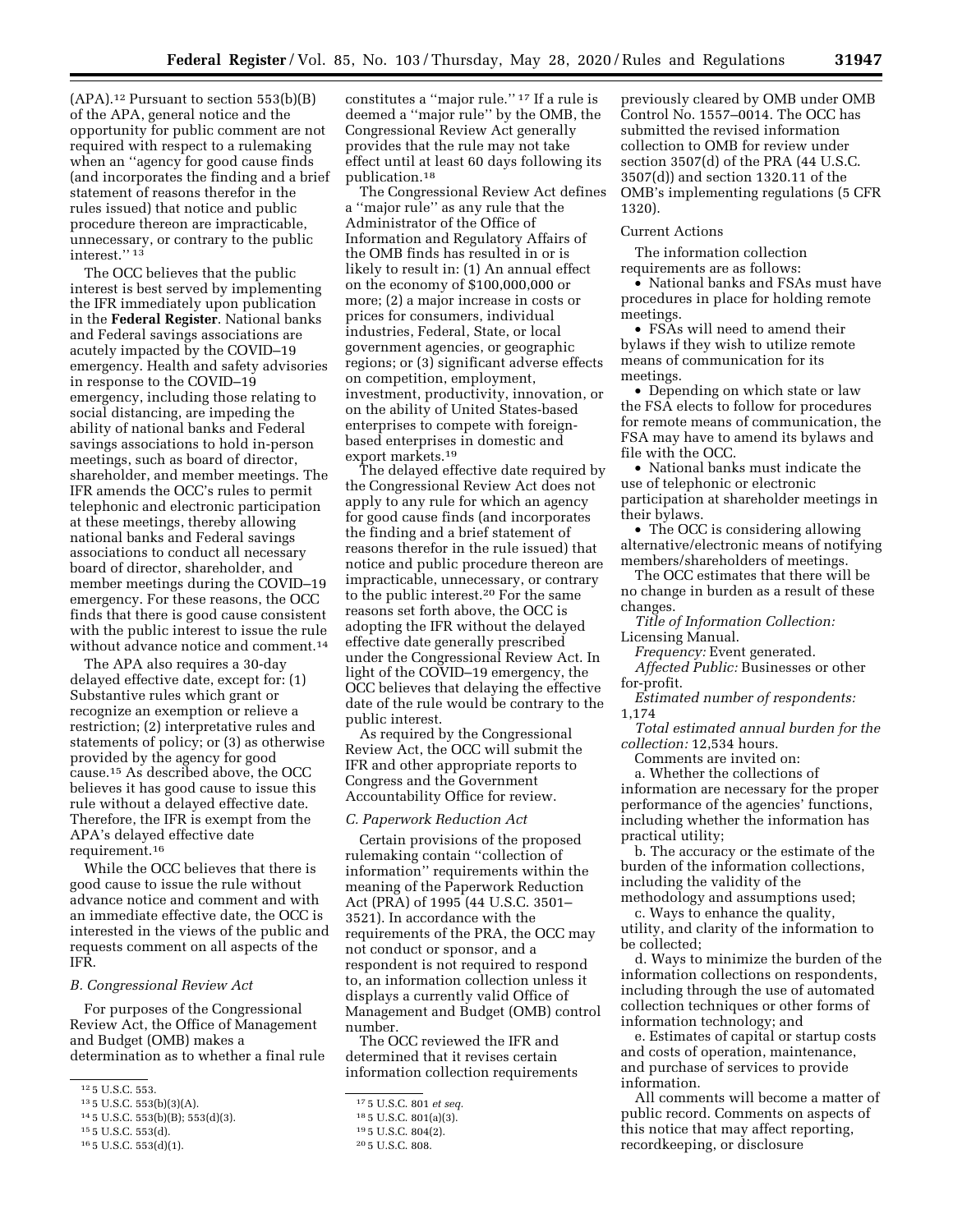requirements and burden estimates should be sent to the addresses listed in the **ADDRESSES** section of this document. A copy of the comments may also be submitted to the OMB desk officer by mail to U.S. Office of Management and Budget, 725 17th Street NW, #10235, Washington, DC 20503; facsimile to (202) 395–6974; or email to *[oira](mailto:oira_submission@omb.eop.gov)*\_ *[submission@omb.eop.gov,](mailto:oira_submission@omb.eop.gov)* Attention, Federal Banking Agency Desk Officer.

# *D. Riegle Community Development and Regulatory Improvement Act of 1994*

Pursuant to section 302(a) of the Riegle Community Development and Regulatory Improvement Act (RCDRIA),21 in determining the effective date and administrative compliance requirements for new regulations that impose additional reporting, disclosure, or other requirements on insured depository institutions (IDIs), each Federal banking agency must consider, consistent with the principle of safety and soundness and the public interest, any administrative burdens that such regulations would place on depository institutions, including small depository institutions, and customers of depository institutions, as well as the benefits of such regulations. In addition, section 302(b) of RCDRIA requires new regulations and amendments to regulations that impose additional reporting, disclosures, or other new requirements on IDIs generally to take effect on the first day of a calendar quarter that begins on or after the date on which the regulations are published in final form, with certain exceptions, including for good cause.22 For the reasons described above, the OCC finds good cause exists under section 302 of RCDRIA to publish this IFR with an immediate effective date.

As such, the IFR will be effective immediately. Nevertheless, the OCC seeks comment on RCDRIA.

#### *E. Regulatory Flexibility Act*

The Regulatory Flexibility Act (RFA) 23 requires an agency to consider whether the rules it proposes will have a significant economic impact on a substantial number of small entities.24 The RFA applies only to rules for which an agency publishes a general notice of proposed rulemaking pursuant to 5 U.S.C. 553(b). As discussed previously,

23 5 U.S.C. 601 *et seq.* 

consistent with section 553(b)(B) of the APA, the OCC has determined for good cause that general notice and opportunity for public comment is unnecessary, and therefore the OCC is not issuing a notice of proposed rulemaking. Accordingly, the OCC has concluded that the RFA's requirements relating to initial and final regulatory flexibility analysis do not apply.

Nevertheless, the OCC seeks comment on whether, and the extent to which, the IFR would affect a significant number of small entities.

#### *F. Unfunded Mandates*

As a general matter, the Unfunded Mandates Act of 1995 (UMRA) 25 requires the preparation of a budgetary impact statement before promulgating a rule that includes a Federal mandate that may result in the expenditure by State, local, and tribal governments, in the aggregate, or by the private sector, of \$100 million or more in any one year. However, the UMRA does not apply to final rules for which a general notice of proposed rulemaking was not published.26 Therefore, because the OCC has found good cause to dispense with notice and comment for this IFR, the OCC has not prepared an economic analysis of the rule under the UMRA.

#### **List of Subjects**

#### *12 CFR Part 5*

Administrative practice and procedure, Federal savings associations, National banks, Reporting and recordkeeping requirements, Securities.

## *12 CFR Part 7*

Computer technology, Credit, Derivatives, Federal savings associations, Insurance, Investments, Metals, National banks, Reporting and recordkeeping requirements, Securities, Security bonds.

For the reasons set out in the preamble, the OCC amends 12 CFR part 5 and part 7 as follows:

## **PART 5—RULES, POLICIES, AND PROCIDURES FOR CORPORATE ACTIVITIES**

■ 1. The authority citation for part 5 continues to read as follows:

**Authority:** 12 U.S.C. 1 *et seq.,* 24a, 93a, 215a–2, 215a–3, 481, 1462a, 1463, 1464, 2901 *et seq.,* 3907, and 5412(b)(2)(B).

■ 2. Amend 5.21 by:

■ a. Adding two sentences at the end of paragraph  $(j)(2)(i)(A);$ 

■ b. Adding a new paragraph (j)(2)(i)(C); and

■ c. Adding two sentences after the second sentence of paragraph (j)(2)(ii). The additions read as follows:

## **§ 5.21 Federal mutual savings association charter and bylaws.**

- $*$  \*
- (j) \* \* \*
- $(2) * * * *$
- $(i) * * * *$

 $(A)$  \* \* The association's bylaws may provide for telephonic or electronic participation of members at an annual meeting. Members participating in an annual meeting telephonically or electronically will be deemed present in person for purposes of the quorum requirement in paragraph  $(j)(2)(v)$  of this section.

\* \* \* \* \*

(C) If the association's bylaws provide for telephonic or electronic participation in member meetings, the association must follow the procedures for telephonic or electronic participation of the State corporate governance procedures it is permitted to elect pursuant to paragraph (j)(3)(iii) of this section, if those State corporate governance procedures include telephonic or electronic participation procedures; the Delaware General Corporation Law, Del. Code Ann. Tit. 8 (1991, as amended 1994, and as amended thereafter) (with ''member'' substituting for ''stockholder''); or the Model Business Corporation Act (with ''member'' substituting for ''shareholder''), provided, however, that such procedures are not inconsistent with applicable Federal statutes and regulations and safety and soundness. The association must indicate the use of these procedures in its bylaws.

(ii)  $* * * The association's by laws$ may provide for telephonic or electronic participation of members at a special meeting pursuant to the procedures specified in paragraph (j)(2)(i)(C) of this section. Members participating in a special meeting telephonically or electronically will be deemed present in person for purposes of the quorum requirement in paragraph  $(j)(2)(v)$  of this section. \* \* \*

- \* \* \* \* \*
- 3. Amend § 5.22 by:
- $\blacksquare$  a. Revising paragraph  $(k)(1)$ ;

■ b. Adding a sentence at the end of paragraph (l)(3); and

■ c. Revising the last sentence of paragraph (l)(8).

The revisions and additions read as follows:

**§ 5.22 Federal Stock savings association charter and bylaws.** 

\* \* \* \* \*

<sup>21</sup> 12 U.S.C. 4802(a).

<sup>22</sup> 12 U.S.C. 4802.

<sup>24</sup>Under regulations issued by the Small Business Administration, a small entity includes a depository institution, bank holding company, or savings and loan holding company with total assets of \$600 million or less and trust companies with total assets of \$41.5 million or less. *See* 13 CFR 121.201.

<sup>25</sup> 2 U.S.C. 1531 *et seq.* 

<sup>26</sup>*See* 2 U.S.C. 1532(a).